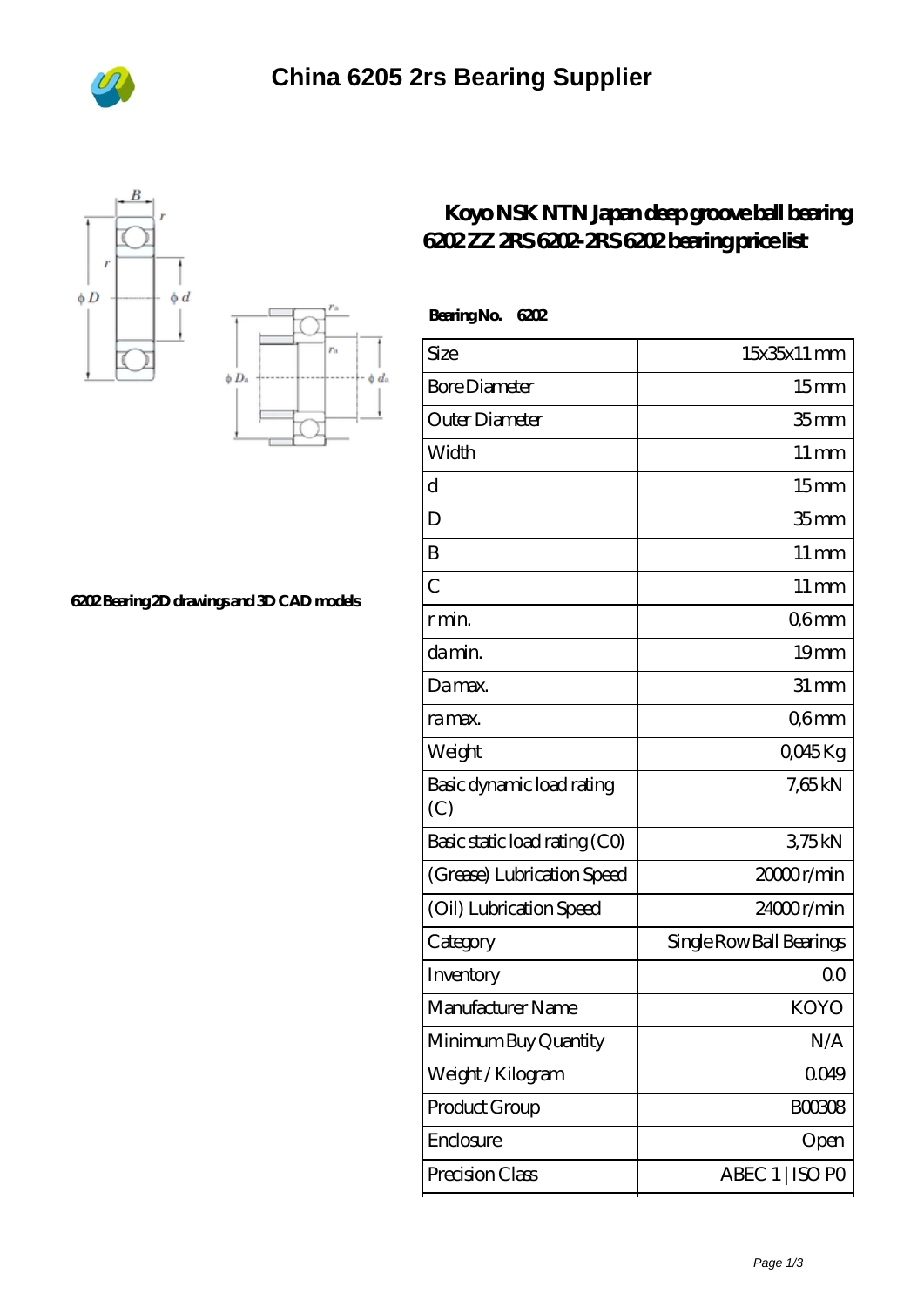

## **[China 6205 2rs Bearing Supplier](https://m.bi-countytransitway.com)**

| Maximum Capacity / Filling<br>Slot | No                                                                                                                                                                           |
|------------------------------------|------------------------------------------------------------------------------------------------------------------------------------------------------------------------------|
| Rolling Element                    | <b>Ball Bearing</b>                                                                                                                                                          |
| Snap Ring                          | No                                                                                                                                                                           |
| <b>Internal Special Features</b>   | No                                                                                                                                                                           |
| Cage Material                      | Steel                                                                                                                                                                        |
| Internal Clearance                 | CO-Medium                                                                                                                                                                    |
| Inch - Metric                      | Metric                                                                                                                                                                       |
| Long Description                   | 15MM Bore; 35MM<br>Outside Diameter; 11MM<br>Outer Race Diameter:<br>Open; Ball Bearing; ABEC 1<br>ISO PO, No Filling Slot; No<br>Snap Ring, No Internal<br>Special Features |
| Category                           | Single Row Ball Bearing                                                                                                                                                      |
| <b>UNSPSC</b>                      | 31171504                                                                                                                                                                     |
| Harmonized Tariff Code             | 8482105068                                                                                                                                                                   |
| Noun                               | Bearing                                                                                                                                                                      |
| <b>Keyword String</b>              | Ball                                                                                                                                                                         |
| Manufacturer URL                   | http://www.koyousa.com                                                                                                                                                       |
| Manufacturer Item Number           | 6202                                                                                                                                                                         |
| Weight/LBS                         | Q 107                                                                                                                                                                        |
| <b>Bore</b>                        | 0.591 Inch   15 Millimeter                                                                                                                                                   |
| Outer Race Width                   | Q433Inch   11 Millimeter                                                                                                                                                     |
| Outside Diameter                   | 1.378Inch   35 Millimeter                                                                                                                                                    |
| Bearing No.                        | 6202                                                                                                                                                                         |
| r(min)                             | 06                                                                                                                                                                           |
| Cr                                 | 9.55                                                                                                                                                                         |
| CQr                                | 375                                                                                                                                                                          |
| Cu                                 | 0290                                                                                                                                                                         |
| fO                                 | 132                                                                                                                                                                          |
| Grease lub.                        | 2000                                                                                                                                                                         |
| Oil lub.                           | 24000                                                                                                                                                                        |
|                                    |                                                                                                                                                                              |